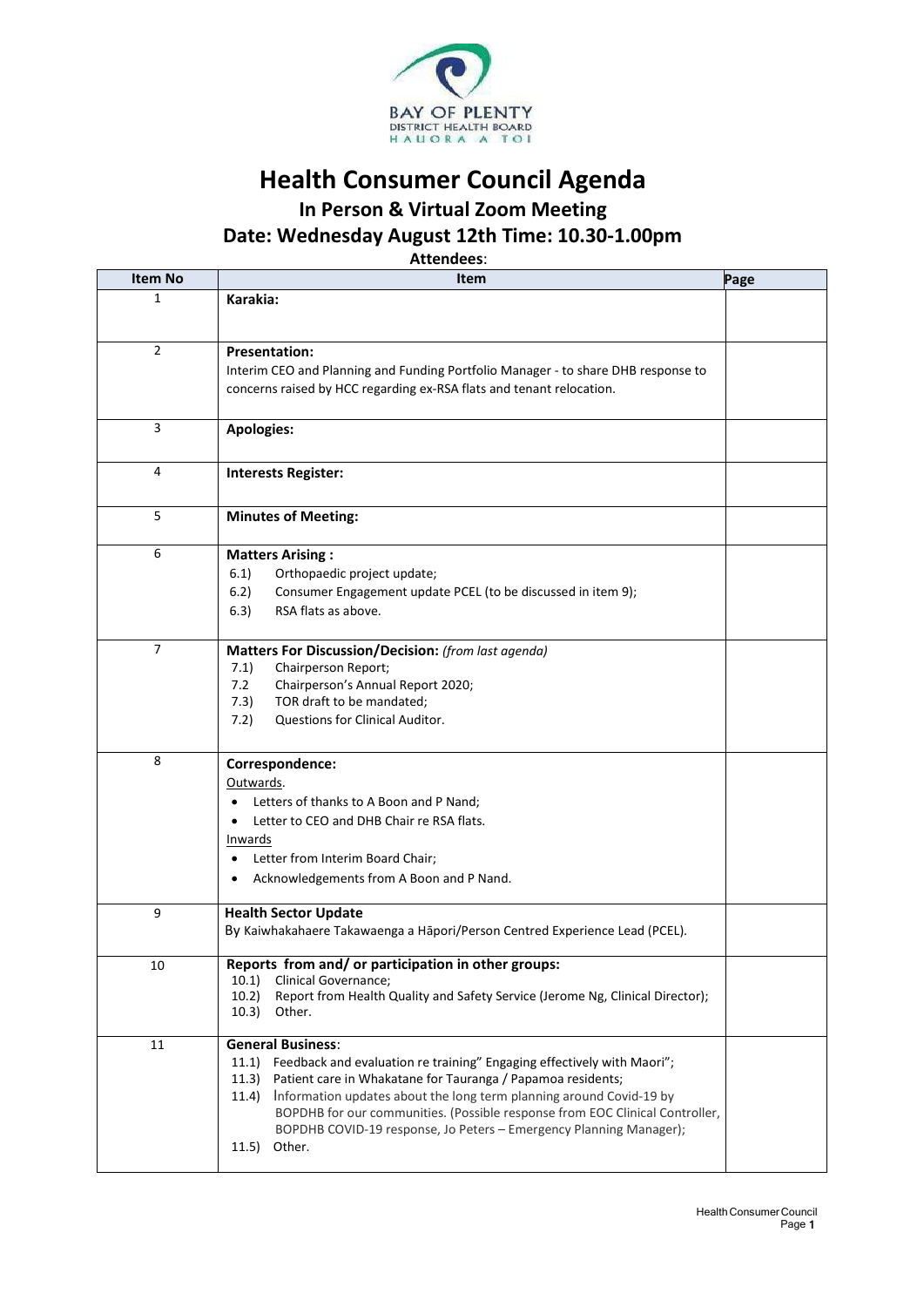| 12 | Karakia:                                                               |  |
|----|------------------------------------------------------------------------|--|
|    | <b>Close Meeting:</b>                                                  |  |
|    | Next Meeting: Wednesday September 9 <sup>th</sup> .                    |  |
|    | Venue: BOPDHB Education Centre Kawakawa Room.889 Cameron Rd & via Zoom |  |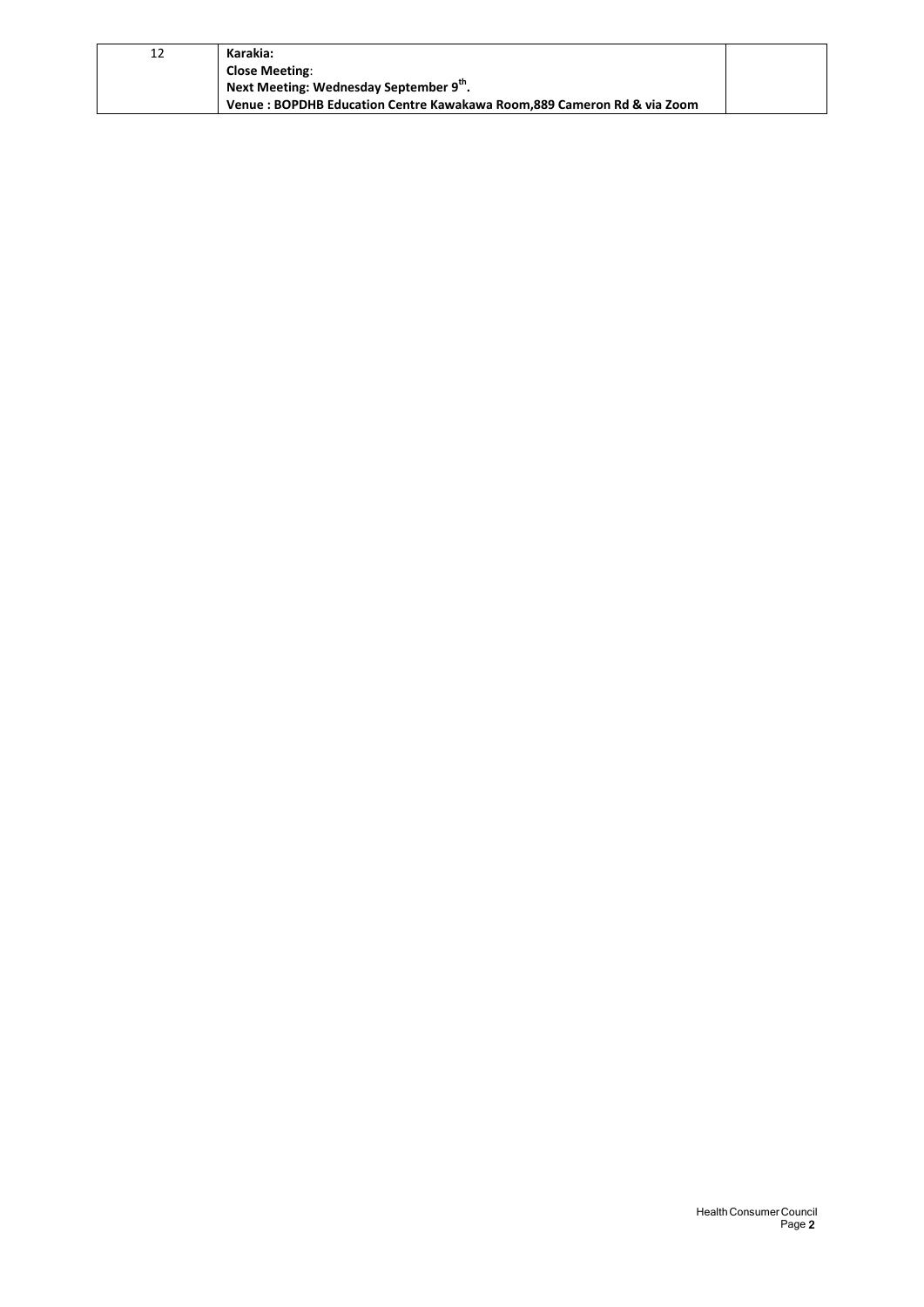Compassion All-one-team Responsive Excellence

MANAAKITANGA

## **BOPDHBHCC Chairperson Report August 2020**

To the HCC members:

Our July meeting had a very small attendance and we just managed to record a quorum to proceed with our monthly meeting. Attendance at our meetings is vital, particularly as we are now at the stage of needing to ratify our reviewed Terms of Reference. There remain several areas that require some input which will depend on us agreeing to incorporate suggested changes to ensure the TOR accurately captures our HCC functions. Maria and Tim have set up provision for ZOOM participation for HCC members who physically cannot be present at our meetings. Checking in and participating in HCC meetings via ZOOM can be utilized as an option when unforeseen circumstances, travel issues or health related events prevent us attending in person. Please let me know and also cc Maria via email if you need to access our monthly via Zoom. It is vital that we don't open ourselves up for random members of the public to "attend virtually".

Behind the scenes, the composition of a letter to go to the DHB requesting an update on plans for the new mental health facility development and associated re-housing consideration for existing tenants in the ex RSA flats on the proposed development site, has required time and background information gathering to prepare. With our increasing activity and growing confidence as a Council to ask questions to ensure "planned services are challenged for any omission or disadvantage", it is important that we consider ways in which we can contribute to tasks and actions that are agreed upon in our minutes. Sharing responsibilities ensures that we all have a sense of involvement in proactively fulfilling our functions.

A request came through for a summary report to be submitted from the HCC for the DHB Annual report. This was also requested last year and responded to by John. I have attached what I sent through – thanks to Lisa and Adrienne (Deputy Chairs) who contributed suggestions for the summary report. The monthly report from the HCC for July was also submitted to the DHB.

Nominations from the community have been forwarded by Theresa and Tessa for consideration for the Trauma Rehabilitation quality improvement project – input to scoping phase. As requested. I have advised the Chair of our local trauma committee and trauma specialist nurse of the nominations made.

I attended a ZOOM hui facilitated by HQSC on July  $23^{rd}$ . The structure of the HQSC and strategic priorities 2020 – 2024 were shared. Evidence gathering is not showing that consumer engagement is high in NZ. A question posed, "What does successful consumer engagement look like?" (This links to our TOR functions wording) Information regarding patient experience gathered through current means is not representative of Maori and Pacifica patients. It was noted that Maori and Pacific frameworks of health are not represented in the domains of the Quality and Safety Marker ( QSM) Currently some work is being undertaken in Hamilton ( one of the pilot areas for the QSM) to address this situation so that consumer representation particularly for Maori and Pacific is more authentically and responsively accessed. Further information regarding the Quality Safety Marker will be forthcoming.